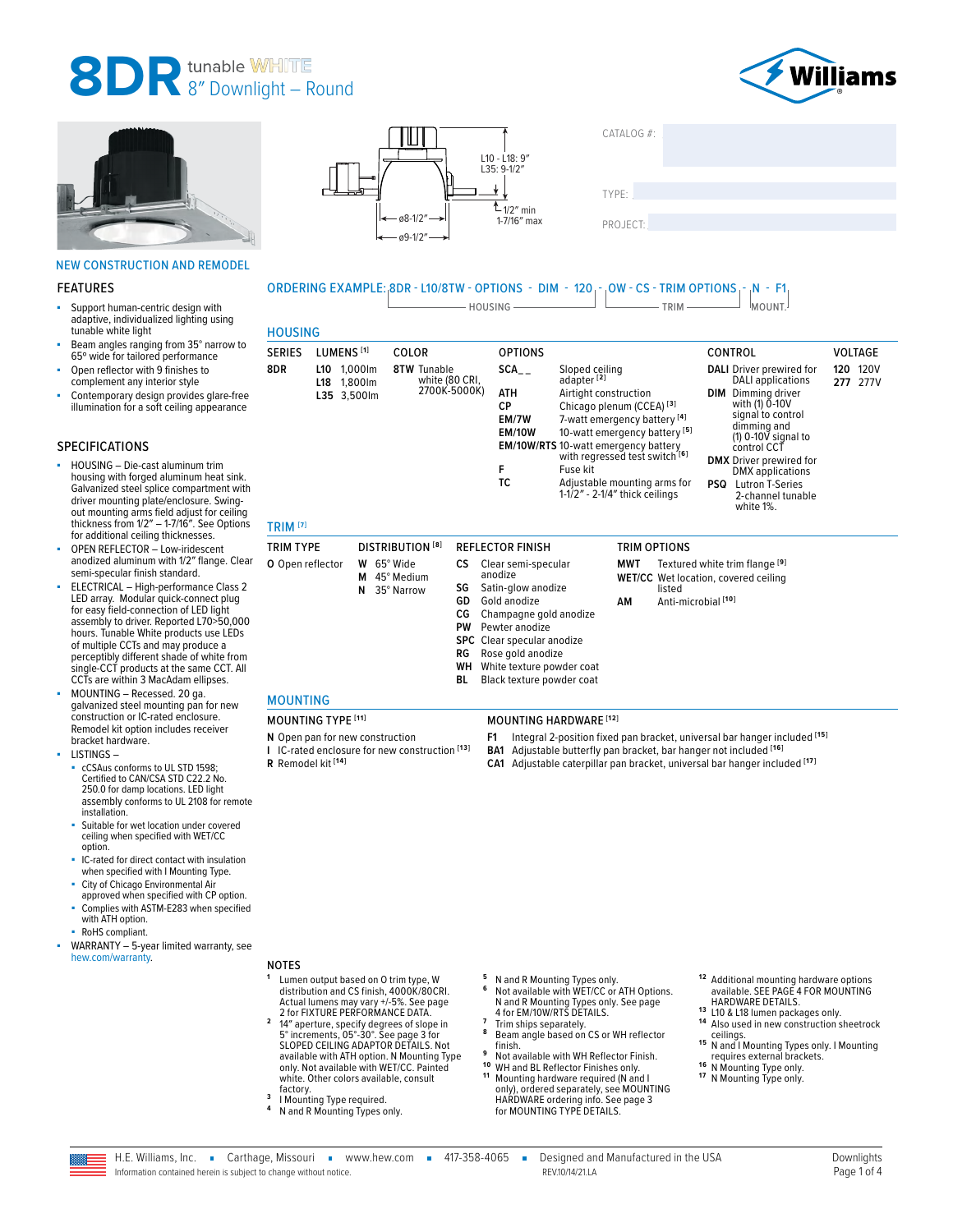# 8DR tunable WHITE 8" Downlight – Round

## <span id="page-1-0"></span>FIXTURE PERFORMANCE DATA

|             | <b>DISTRIBUTION</b> | <b>DFI IVERED</b><br><b>LUMENS</b> | <b>WATTAGE</b> | <b>EFFICACY</b><br>(lm/W) |
|-------------|---------------------|------------------------------------|----------------|---------------------------|
|             | w                   | 1038                               | 14.2           | 73.1                      |
| 믕           | м                   | 1028                               | 14.2           | 72.4                      |
|             | Ν                   | 942                                | 14.2           | 66.3                      |
|             | w                   | 1796                               | 23.9           | 75.1                      |
| $\tilde{=}$ | м                   | 1779                               | 23.9           | 74.4                      |
|             | N                   | 1630                               | 23.9           | 68.2                      |
|             | w                   | 3481                               | 47.3           | 73.6                      |
| ကို         | м                   | 3448                               | 47.3           | 72.9                      |
|             |                     | 3159                               | 47.3           | 66.8                      |

MULTIPLIER TABLES **COLOR TEMPERATURE CCT LUMENS WATTS** 2700K 0.83 1.03<br>3000K 1.00 1.00 3000K 1.00 1.00<br>3500K 0.99 0.99 3500K 0.99 0.99<br>4000K 1.00 1.00 4000K 1.00 1.00<br>5000K 0.98 1.03 5000K 0.98

| <b>REFLECTOR FINISH</b> |                                            |  |  |  |  |
|-------------------------|--------------------------------------------|--|--|--|--|
| <b>NUMBER</b>           | <b>CATALOG</b> CONVERSION<br><b>FACTOR</b> |  |  |  |  |
| cs                      | 1.00                                       |  |  |  |  |
| SG <sup>1</sup>         | 0.92                                       |  |  |  |  |
| GD                      | 0.93                                       |  |  |  |  |
| CG                      | 0.96                                       |  |  |  |  |
| PW                      | 0.86                                       |  |  |  |  |
| <b>SPC</b>              | 1.02                                       |  |  |  |  |
| RG                      | 0.88                                       |  |  |  |  |
| WH <sup>1</sup>         | 0.89                                       |  |  |  |  |
| BI 1                    | 0.47                                       |  |  |  |  |



1 Distribution will also be affected, consult factory.<br>
• Photometrics tested in accordance with IESNA LM-79.<br>
Results shown are based on 25°C ambient temperature.<br>
• Wattage shown is based on 120V input.<br>
• Results based

■ Use multiplier tables to calculate additional options.

**CANDLEPOWER DISTRIBUTION**

CANDLEPOWER DISTRIBUTION

### PHOTOMETRY

**8DR-L35/8TW-OW-CS** Total Luminaire Output: 3481 lumens; 47.3 Watts | Efficacy: 74 lm/W | 80.0 CRI; 4000K CCT



| <b>HORIZONTAL ANGLE</b> | <b>ZONAL LUMENS</b> |  |  |
|-------------------------|---------------------|--|--|
| 0°                      |                     |  |  |
| 3404                    |                     |  |  |
| 3425                    | 322                 |  |  |
| 3122                    | 879                 |  |  |
| 2701                    | 1209                |  |  |
| 1334                    | 831                 |  |  |
| 208                     | 191                 |  |  |
| 28                      | 26                  |  |  |
| 14                      | 14                  |  |  |
|                         |                     |  |  |
| 2                       | $\overline{2}$      |  |  |
| 0                       |                     |  |  |
|                         |                     |  |  |

|               | <b>ZONE</b> | <b>LUMENS</b> | % FIXTURE |  |
|---------------|-------------|---------------|-----------|--|
|               | 0 - 40      | 3240          | 93        |  |
| LUMEN SUMMARY | 0 - 60      | 3458          | 99        |  |
|               | $0 - 90$    | 3481          | 100       |  |
|               | - 180       | 3481          | 100       |  |

OPEN



## CONTROL DETAILS

| <b>DIM</b>                                          | DALI                         | DMX                                           | LUTRON T-SERIES |
|-----------------------------------------------------|------------------------------|-----------------------------------------------|-----------------|
| $DIM$ (Int) +<br>Fixture 1<br>$DIM (CCT) +$<br>DIM- | DALI +<br>Fixture 1<br>DALI- | Fixture<br>RJ45 Ports<br>(Master)<br>(IN/OUT) | .<br>Fixture 1  |

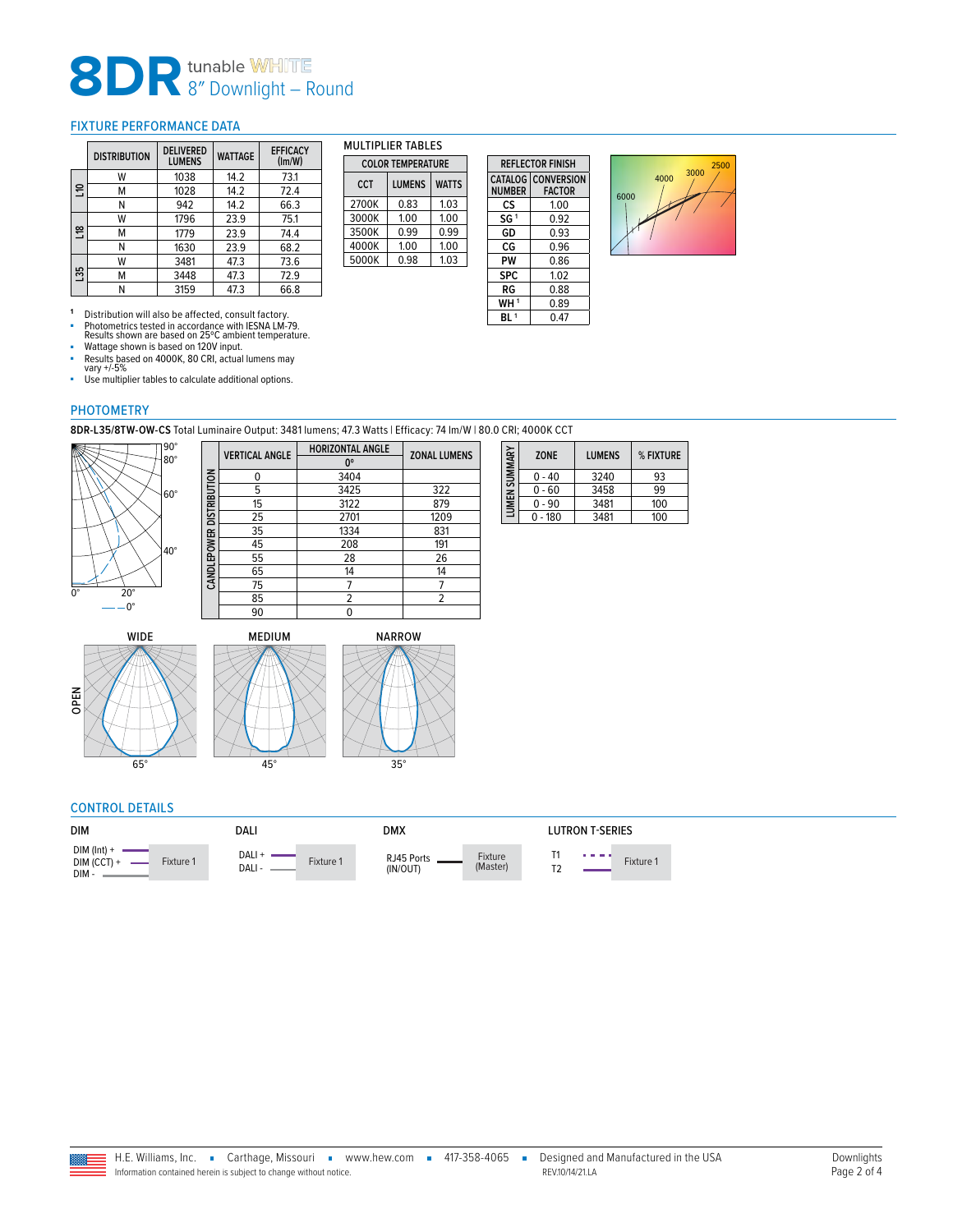# 8DR tunable WHITE 8" Downlight – Round

## <span id="page-2-0"></span>SLOPED CEILING ADAPTOR DETAILS



|           |                 |             | <b>PLENUM</b> |             |              |            |             |               |
|-----------|-----------------|-------------|---------------|-------------|--------------|------------|-------------|---------------|
|           | <b>LUMENS</b>   | $5^\circ$   | $10^{\circ}$  | $15^\circ$  | $20^{\circ}$ | $25^\circ$ | $30^\circ$  | <b>HEIGHT</b> |
|           | $L$ 10 - $L$ 18 | 13-5/16"    | $13 - 3/8''$  | 13-5/16"    | 13-3/16"     | 13''       | $12 - 5/8"$ | $13 - 3/4"$   |
|           | L35             | $14 - 3/4"$ | 14-13/16"     | $14 - 3/4"$ | 14-5/8″      | 14-5/16"   | 14''        | 15''          |
| 30° Shown |                 |             |               |             |              |            |             |               |

Ceiling cutout: ø14-3/8″

#### REFLECTOR FINISH DETAILS

| <b>SPC</b><br>Clear specular | SG<br>Satin-glow | <b>PW</b><br>Pewter | GD<br>Gold | СG<br>Champagne gold | RG<br>Rose gold | Clear semi-specular White | WH | BL<br>Black |
|------------------------------|------------------|---------------------|------------|----------------------|-----------------|---------------------------|----|-------------|
|                              |                  |                     |            |                      |                 |                           |    |             |
|                              |                  |                     |            |                      |                 |                           |    |             |

### <span id="page-2-1"></span>MOUNTING TYPE DETAILS

Ceiling cutout 9-1/16″ for all mounting types.







14″

 ${}^{00}_{00}$ 





Receiver Bracket



4-1/8″

Driver and Junction Box  $-5-1/4"$ 

6-15/16″